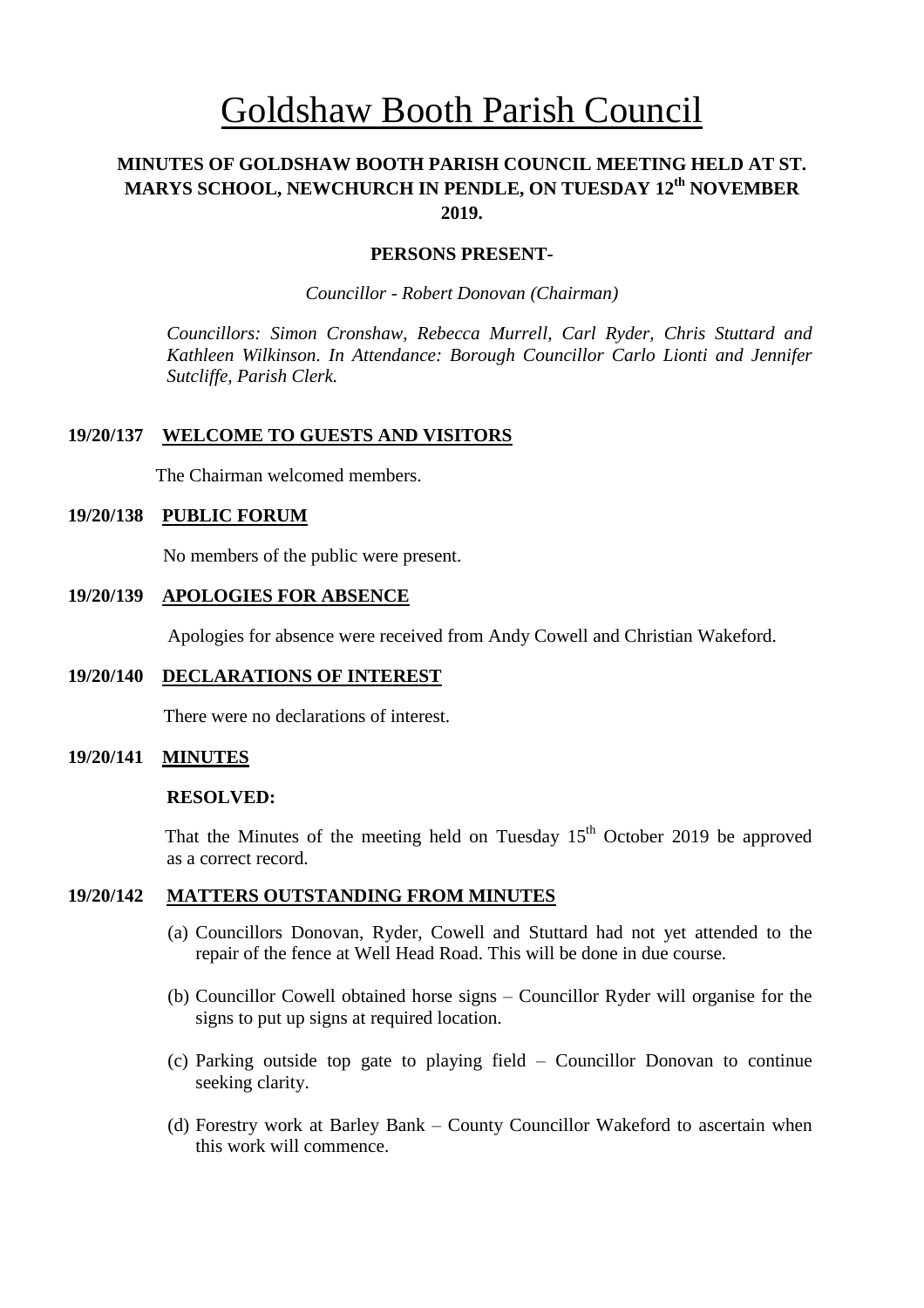- (e) Replace dog fouling notices Councillor Donovan had replaced the dog fouling signs.
- (f) Mirrors at Sabden Fold County Councillor Wakeford will ask for assistance from LCC. The Clerk will also write to the authority.
- (g) Drains in village County Councillor Wakeford has logged this complaint with LCC and will continue to chase this up.
- (h) Councillor Ryder had spoken to the landowner of the hedge after Forest Cottage at Sabden Fold and he confirmed he would pay to have this cut. Latham's will be instructed to undertake the work.
- (i) Councillor Donovan had inspected the blocked stile on footpath 21 and this had been cleared.
- (j) Councillor Wilkinson had bleached the slippery steps at the side of Sparable House. She will reapply bleach for a second time.
- (k) The Christmas lights switch on will take place on the  $30<sup>th</sup>$  November at 5pm. Councillors Ryder and Donovan would put up the Christmas lights.

# **19/20/143 REPORTS FROM CHAIRMAN AND PARISH COUNCILLORS**

## Councillor Donovan

Reported the toilet takings for this month were £44.00. He gave Councillor Wilkinson £41.00 to bank. As agreed, he had purchased the winter plants and bulbs at a cost of £78.63. He had also planted the winter bulbs in Newchurch.

### Councillor Stuttard

Reported an issue with a resident sweeping leaves from a property into the road.

### Councillor Murrell

Reported that the litter bin at Sabden Fold had been damaged and was unusable. As this is well used the Clerk will inform PBC and request a replacement.

#### Councillor Wilkinson

Reported that most of the litter and dog waste bins were overflowing. The Clerk will speak to PBC regarding this. It was agreed she would purchase bulbs and a bag of compost for the small garden area at Gorrell Close.

## Councillor Ryder

He reported that a tree in the church yard was damaging the wall on Sparable Lane. Councillor Wilkinson would take this up with the church.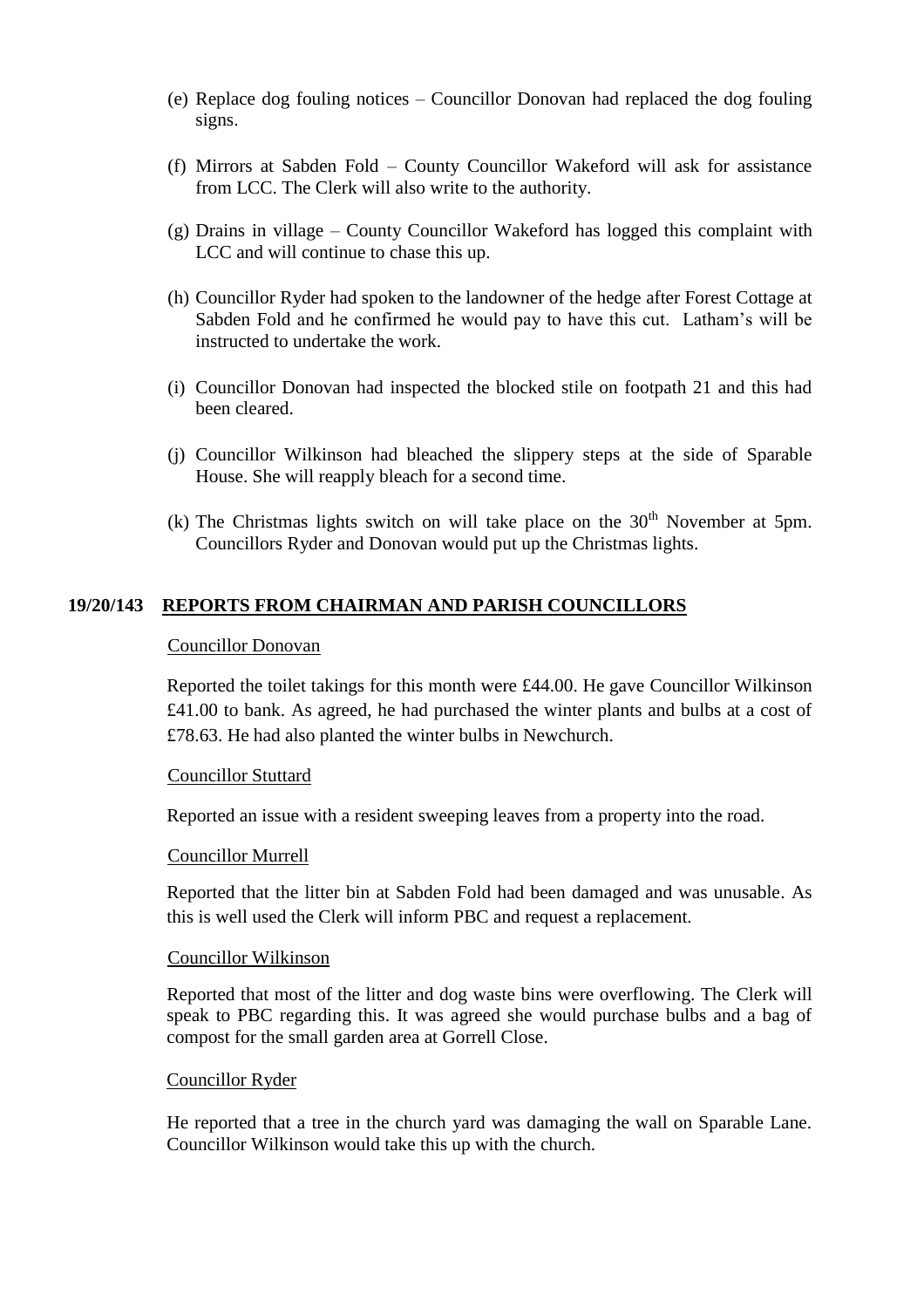# **19/20/144 BEST KEPT VILLAGE COMPETITION**

Members discussed the reports and agreed the points raised could be improved upon next year.

## **RESOLVED:**

That the information is noted.

# **19/20/145 SECTION 106 MONIES**

Discussions continued regarding expenditure of the funds. Prices will now be obtained for the items discussed including the play area equipment, the wooden pavilion, benches and picnic tables.

# **RESOLVED:**

That this item will be added to next month's agenda for further discussion.

# **19/20/146 DEFIBRILLATORS FOR SPENBROOK AND SABDEN FOLD**

Councillor Donovan will continue to obtain quotes for solar powered defibrillators.

## **RESOLVED:**

That the Clerk will submit a funding bid to Barrowford and Western Parishes in January.

### **19/20/147 POCKET PARKS FUNDING**

Members discussed the funding available.

# **RESOLVED:**

That Councillor Cronshaw would research the funding and prepare a bid.

# 1**9/20/148 WEBSITE UPDATE**

Councillor Cronshaw presented his ideas for updating the website. He will continue to work on this and update members as it progresses.

## **RESOLVED:**

That this item will continue as an agenda item.

## **19/20/149 NOTICE BOARD AT SABDEN FOLD**

Cameron Hill had provided a quote of £450.00 for a replacement notice board at Sabden Fold.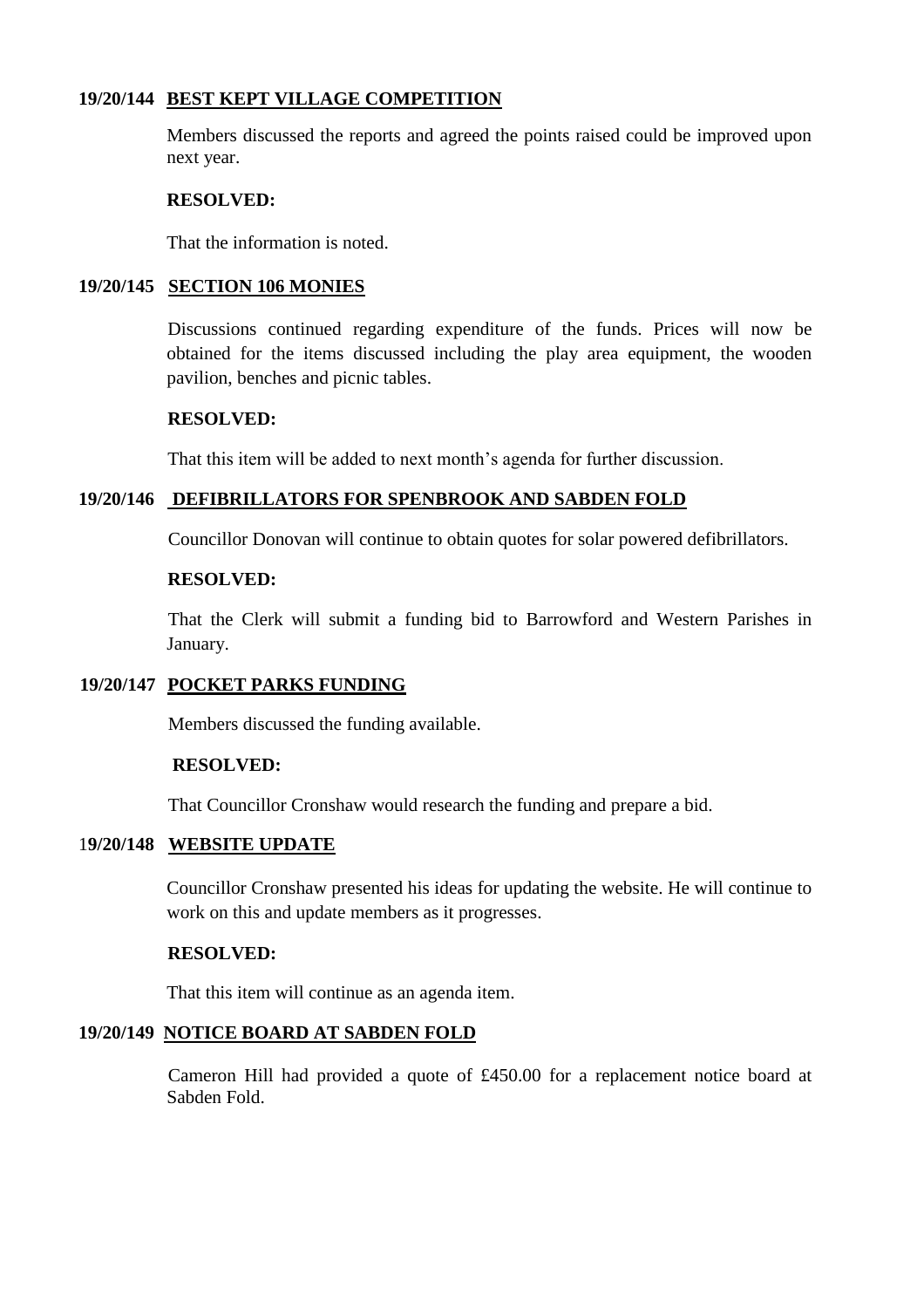# **RESOLVED:**

That Mr Hill will be asked to construct the notice board. His quotation was the lowest of the three obtained.

# **19/20/150 DEVELOPMENT OF SPENBROOK MILL**

Councillor Donovan advised members that the mill site had been listed as a problem site with PBC and that they had served enforcement notices in connection with working hours, deliveries and the fencing. Complaints were still being received relating to working out of hours, deliveries at peak times and the perimeter fencing not being secure. The planning application for an additional house had been approved.

# **RESOLVED:**

- (a) That the Clerk will contact the enforcement officer at PBC.
- (b) That Councillor Donovan will contact the site manager.

# **19/20/151 CCTV**

Discussions continue and Councillor Ryder to contact Street Cam and MCE to get additional quotes.

## **RESOLVED:**

That this item would be included on next month's agenda.

# **19/20/152 SIT ON MOWER**

Discussions are still ongoing. A company in Mellor Brook that Councillor Ryder had contacted were willing to visit the site with a machine and demonstrate it to Councillors.

# **RESOLVED:**

- (a) That this item will be added to the next agenda.
- (b) That Councillor Donovan would contact the Planning Department at PBC to ascertain of permission would be required for a shipping container to store the mower in.

# **19/20/153 REPLACEMENT TREES – THE WOODLAND TRUST**

Ash die back disease continues to damage trees in Sparable wood.

# **RESOLVED:**

That the Clerk will apply to the Woodland Trust for additional trees.